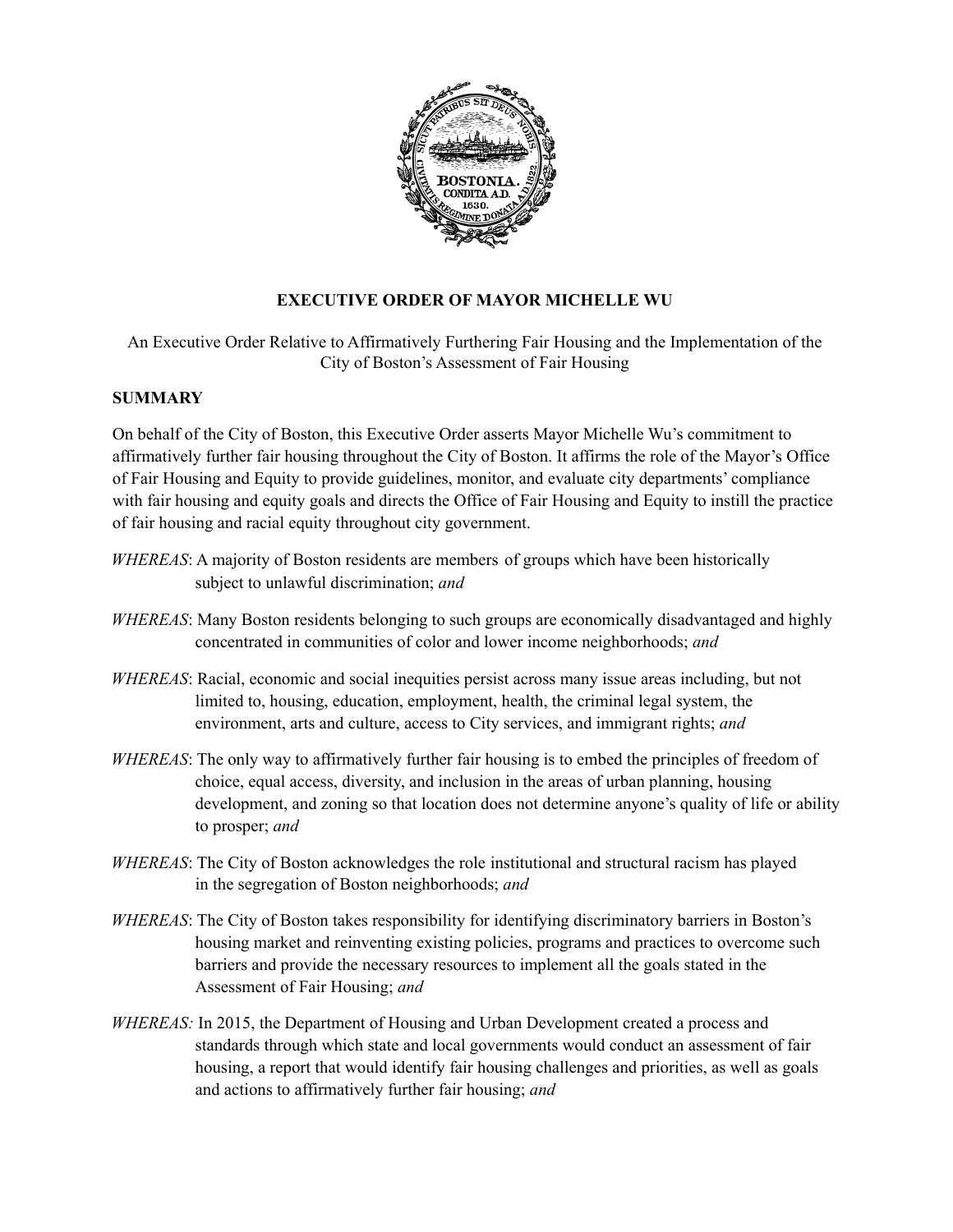

- *WHEREAS:* Despite HUD eliminating the requirement in 2020 that cities and states conduct an assessment of fair housing, the City of Boston, with the assistance of a community advisory committee, chose to continue that important work and released the City of Boston Assessment of Fair Housing on January 20, 2022 ("the Assessment of Fair Housing"); *and*
- *WHEREAS*: The Biden administration is reinstituting Fair Housing requirements for which this Assessment will meet; *and*
- *WHEREAS*: The City of Boston is committed to supporting its cabinets, departments, agencies, and offices in building the capacity to affirmatively further fair housing by augmenting their budgets and departmental staff; *and*
- *WHEREAS*: Equity and justice are cornerstones of a thriving democracy and key pillars of government administration; *and*
- *WHEREAS*: It is necessary for local government to work in partnership with community members, leaders, organizations, and institutions to affirmatively further fair housing and end housing discrimination and segregation in the City of Boston; *now*
- *THEREFORE*: Pursuant to St. 1948, c. 452, s. 11, as amended, and every other power hereto enabling**,** *I hereby order and direct as follows:*

I, Michelle Wu, Mayor of Boston, hereby affirm the City's commitment to improving life for all Boston residents by affirmatively furthering fair housing and upholding the principles of social justice and equity in the finest tradition of our civil rights laws.

To this end, I hereby order every City cabinet, department, agency, and office to take all necessary steps to carry out the directives of this Executive Order, by implementing the City of Boston's Assessment of Fair Housing and achieving the goals set forth therein.

### **ARTICLE I. Definitions**

- A. *Af irmatively Furthering Fair Housing* "means taking meaningful actions that, taken together, address significant disparities in housing needs and in access to opportunity, replacing segregated living patterns with truly integrated and balanced living patterns, transforming racially and ethnically concentrated areas of poverty into areas of opportunity, and fostering and maintaining compliance with civil rights and fair housing laws."
- B. *Racial Equity* is the active state in which race does not determine one's livelihood or success. It is achieved through proactive work to address root causes of inequities to improve outcomes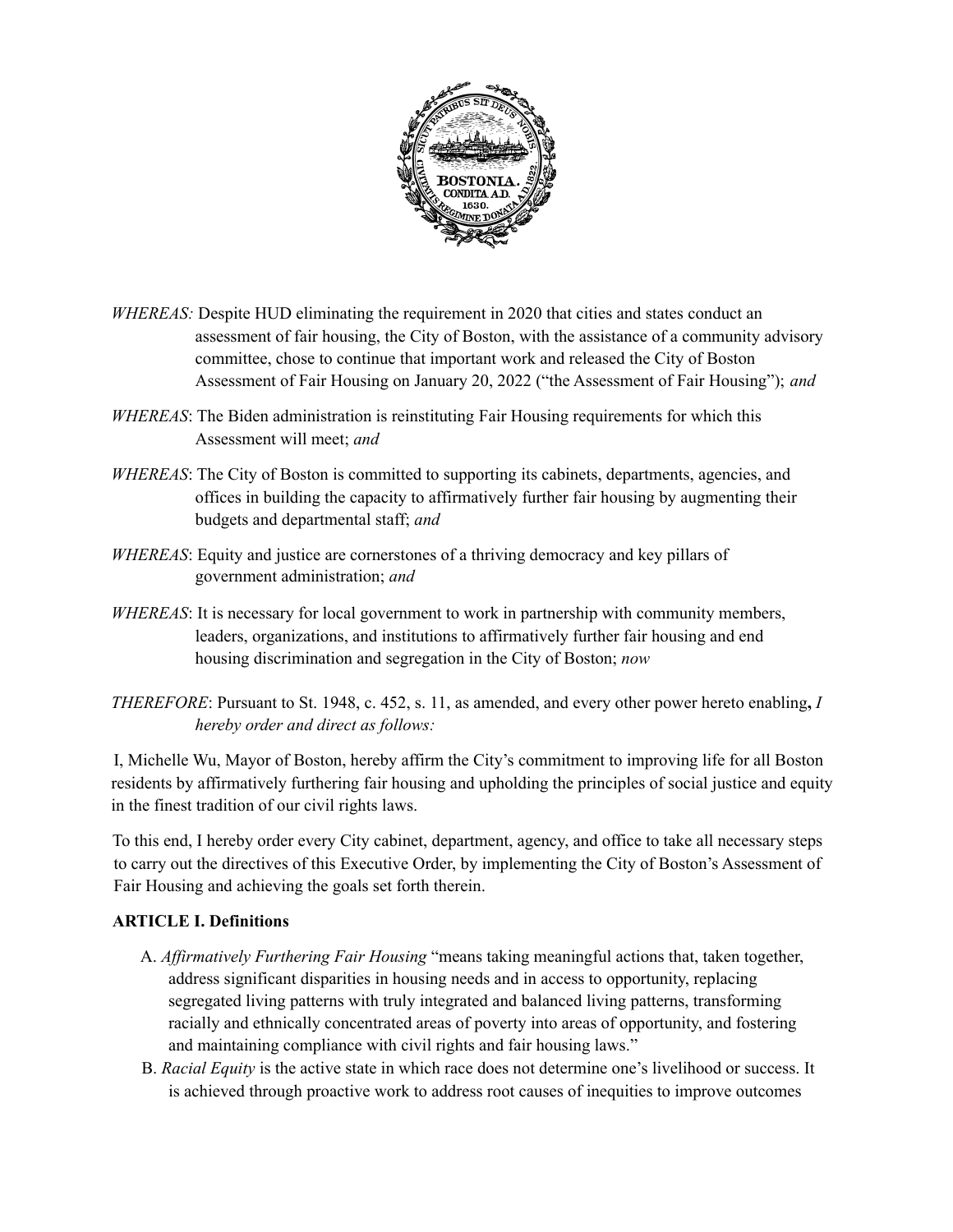

for all individuals; that is, through the elimination or shifting of policies, practices, attitudes and cultural messages that reinforce differential outcomes by race or fail to eliminate them.

- C. *Social Justice* exists when all people recognize that they share a common humanity and therefore have a right to opportunities, resources, equitable treatment, and support regardless of one's race, ethnic origin, sex, gender identity, sexual orientation, religion, political affiliations, age, disability, location, social class, socioeconomic circumstances, or other characteristics of group membership.
- D. *Protected Classes* are individuals or groups who are entitled to protection from discrimination or other adverse action, or to affirmative accommodations, opportunities, or protections, pursuant to federal, state, and local civil rights and fair housing laws, including but not limited to protected classes under Chapter 151B of the Massachusetts General Laws.

### **ARTICLE II. Administration**

There are several City of Boston agencies that traditionally have had an official role and specific authority to address equity, resulting in both a disparate understanding and lack of a unified definition of equity among these agencies and across City government more broadly. To begin to address this problem, and in order to embed equity and racial justice into all City planning, operations, and work moving forward, the Office of Fair Housing and Equity will be moved from where it currently resides to the Equity and Inclusion Cabinet.

The Chief of Equity and Inclusion, with the close coordination of the OFHE, will lead the implementation of the Assessment of Fair Housing, and will have the authority to ensure compliance and hold all City departments accountable, with the close coordination of the Office of Fair Housing and Equity.

### **ARTICLE III. Operation and Accountability**

Each Relevant City Department, Office, Cabinet or Agency shall:

- 1. Identify a point of contact to partner with the Chief of Equity and Inclusion and the OFHE on the development and implementation of this Executive Order and the Assessment of Fair Housing. Such Department Equity Representatives should hold a level of agency, access, and credibility conducive to devising strategies and implementing actions in collaboration with department employees.
- 2. Participate in or host information sessions on this Executive Order and the Assessment of Fair Housing with their employees.
- 3. Participate in fair housing capacity building, including but not limited to, training, education and certification to develop the knowledge and skills needed to advance the goals of the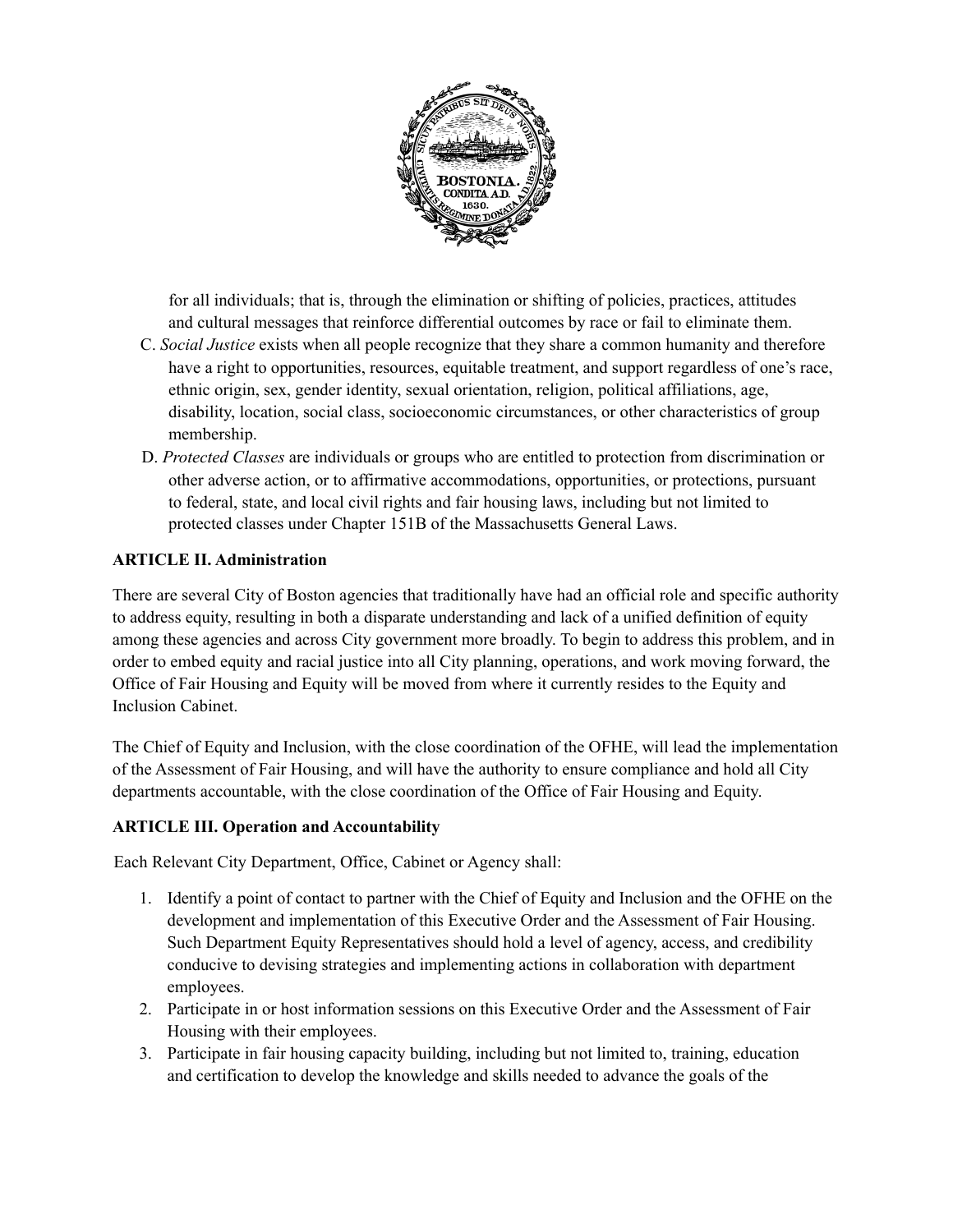

Assessment of Fair Housing.

- 4. Pursue such training and learning with the goal of ensuring departments are prepared to uphold the principles of fair housing as part of each employee's day-to-day work and ongoing evaluation.
- 5. Apply a fair housing analysis to policies, practices, attitudes, and culture, and implement the changes necessary to be consistent with our fair housing laws, regulations, and case law.
- 6. Use a fair housing analysis to review current and proposed policies, programs, initiatives, practices and budget allocations to prevent decision making that adversely impacts protected class members.
- 7. Use this fair housing approach to help surface unintended consequences of proposed actions, identify opportunities for improvement, and identify how actions may advance fair housing principles and improve outcomes for all protected class members.
- 8. Collect data disaggregated by protected class (where applicable) or other proxies, such as neighborhood, to track the impact of City activities on protected classes.
- 9. Support progress toward attaining fair housing goals as a fundamental part of the evaluation of departmental performance and mission.
- 10. Report annually to the Chief of Equity and Inclusion, the OFHE, and the Mayor on the attainment of fair housing goals and other directives set forth in this Executive Order and the Assessment of Fair Housing.

## **ARTICLE IV. Civil Rights Coordination**

The Chief of Equity and Inclusion, with the close coordination of the OFHE, shall, as necessary, collaborate with other civil rights entities within the City of Boston in order to implement this Executive Order and the Assessment of Fair Housing, such as the Age Strong Commission, the Disabilities Commission, the Office for Immigrant Advancement, the Office for Women's Advancement, the Office of Language Access and Communications, the Office of Diversity, and the Office of Resilience and Racial Equity.

## **ARTICLE V. Monitoring and Community Engagement**

The OFHE shall establish an AFFH Monitoring Committee that will assist in reviewing the progress being made with the implementation of this Executive Order and the Assessment of Fair Housing. The initial composition of this AFFH Monitoring Committee shall include, but not be limited to, the current members of the AFFH Community Advisory Committee. Such Committee will meet with the OFHE Executive Director on a quarterly basis to review the progress that has been made in the implementation